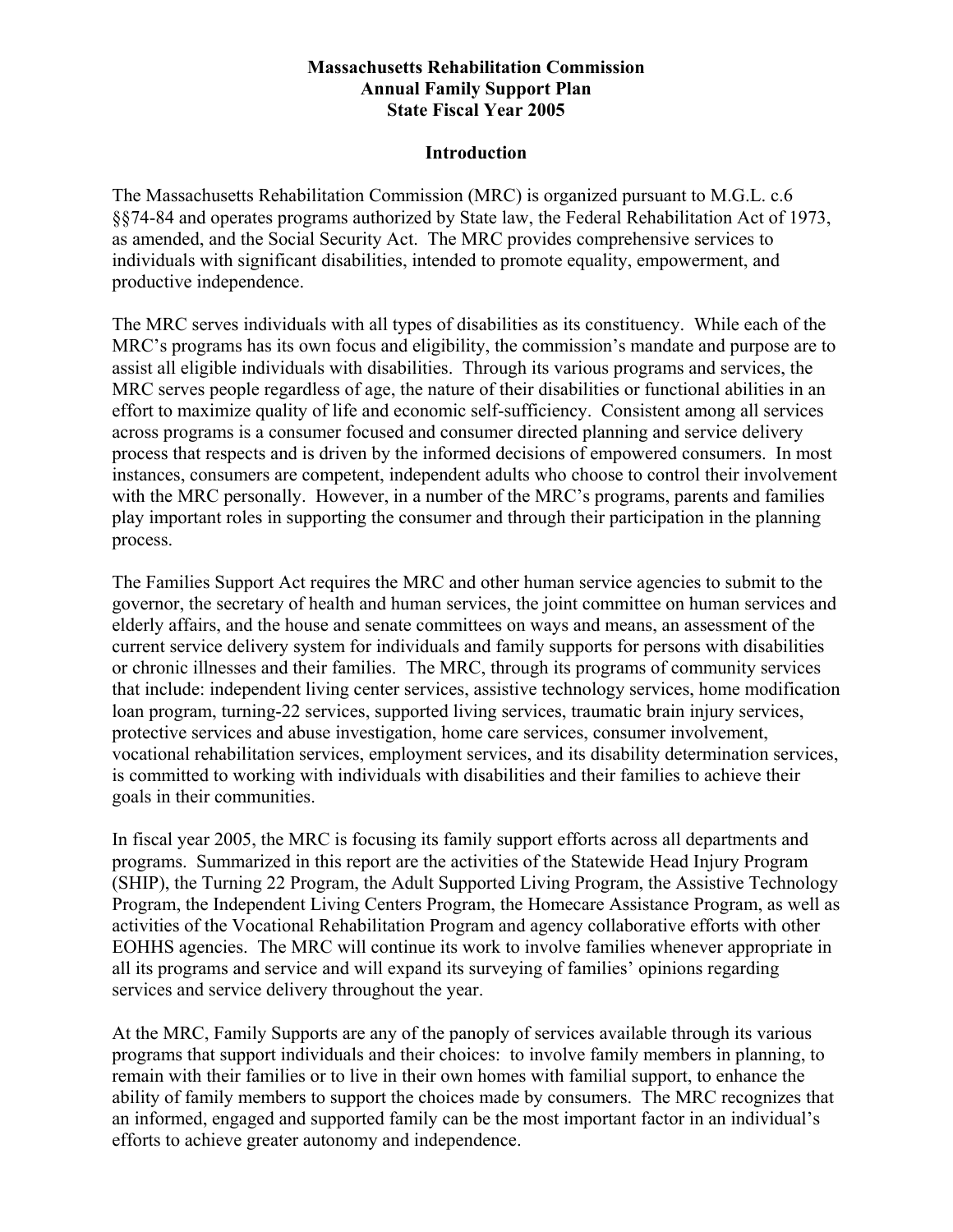A description of several MRC program efforts to meet the needs of consumers and their families are presented below.

## **Statewide Head Injury Program**

#### **Family Empowerment**

Families and consumers hold over 59% of the seats on the Massachusetts Acquired Brain Injury Advisory Board which recommends policy, practices and funding for SHIP and other human service agencies addressing the needs of people with brain injury.

Families and consumers sit on review committees for RFR responses under SHIP program development.

Families and consumers are on the Advisory Board Steering Committees for federal grants that we have written, received and implemented as a monitoring and advisory committee. Representatives also sit on the Olmstead Advisory Group, Real Choice Systems Change Grant Consumer Advisory Board, and the MRC Rehabilitation Council.

Families, specifically, are integral to SHIP service delivery model since over 75% of the TBI population; although over the age of 22, live at home with their families. SHIP continues to involve families as it balances their roles with that of the individual.

#### **Family Leadership**

SHIP offers training to families and individuals. Over the years topics of interest and concern have been subsidized housing, pharmacology with brain injury, substance abuse treatment, and how to be a better case manager.

SHIP provides support for the Mass Brain Injury Association's I&R services, support group network and prevention programs.

SHIP has funded family members and individuals to participate at national conferences and meetings where they meet other state leaders and advance their advocacy skill level.

### **Family Support Resources**

SHIP has a Family Assistance Program (FAP) that has been operating for almost ten years. It funds clinical assessment and support services for families who have someone at home with a TBI and other co-morbid problems such as behaviors.

SHIP requires state-funded Head Injury Centers around the state to offer educational opportunities and services to families.

SHIP pays for respite, whether in-home or out-of-home, when requested. This can either be driven by an emergency or planned in advance for a break.

SHIP funds home modifications that allow families to keep loved ones at home if they choose.

SHIP funds "companions" who allow survivors living with families to get out of the house for periods of time thereby giving families a break during the week on a regular basis.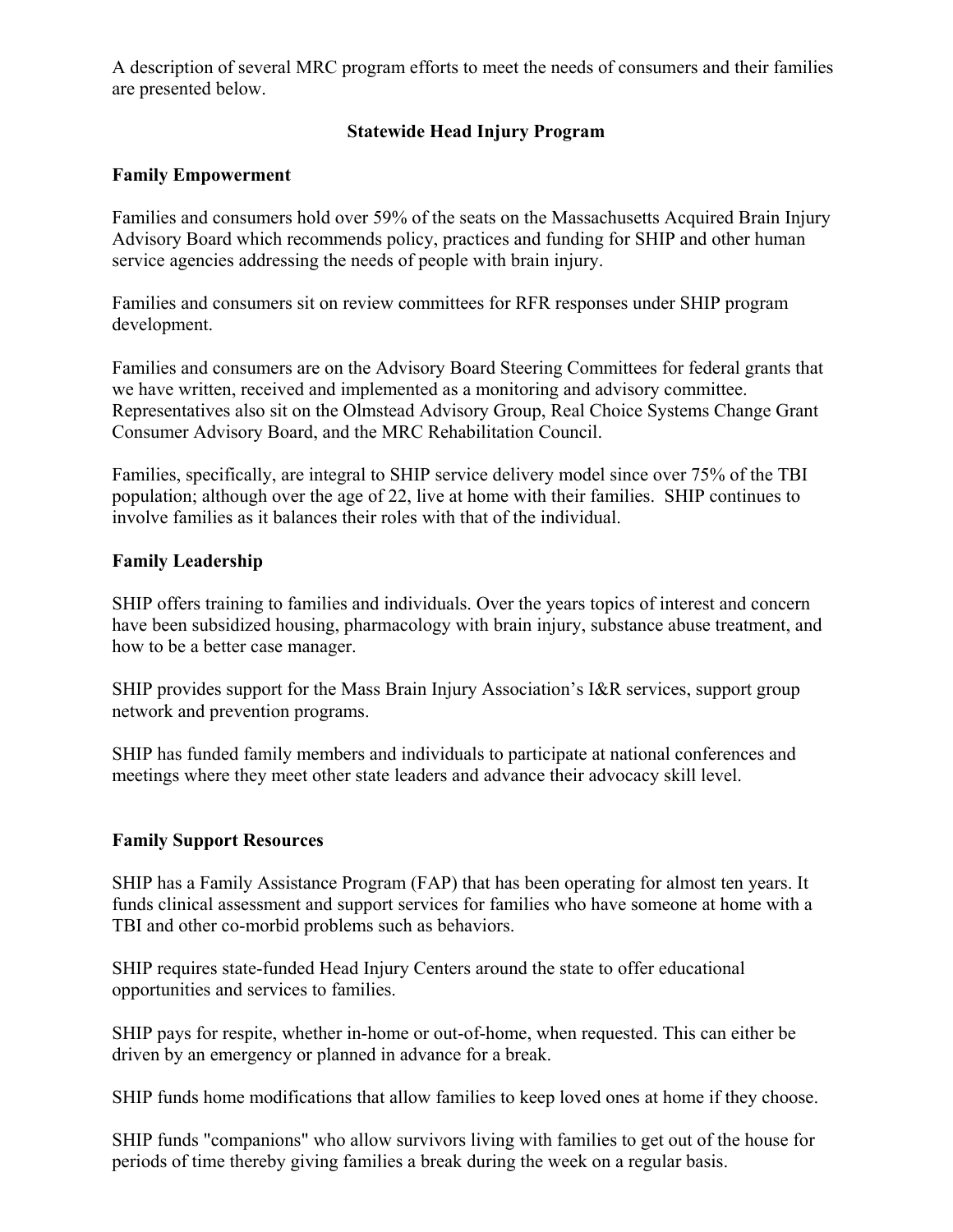SHIP pays for short-term private case management to assist families who often carry this burden.

#### **Accessing Services**

SHIP provides funding to the Mass. Brain Injury Association (MBIA) with the expectation that they educate families and individuals about accessing the human service system and refer people to SHIP for more detailed information. A portion of this funding is to manage MBIA's I&R program serving the entire state with an 800 telephone number.

SHIP sends out an MBIA brochure to every new applicant encouraging their involvement in this organization.

### **Culturally Competent Outreach**

SHIP has been involved in multicultural issues and outreach since the early 90's. SHIP has been part of an Advisory Board at the Institute for Community Inclusion that works to expand the capacity of minority organizations to serve people with disabilities and their families.

SHIP provides written materials in other languages and interpreters when necessary/requested. SHIP also provides funding to MBIA to translate and print their brochures in several languages.

SHIP actively seeks out professionals who are bi-lingual and bi-cultural.

SHIP staff recruitment has targeted diverse communities to expand this department's capacity to address the needs of a broad range of individuals on a day-to-day basis.

SHIP has a federal grant focusing on multicultural outreach to the Chinese and Vietnamese communities. This grant uses therapeutic recreation as a medium to serve families and survivors from diverse communities in an effort to facilitate functional skill development and enhanced independence at home and in the workplace.

SHIP is actively working with the Hispanic and Khmer communities as well. SHIP will be expanding its outreach to the Cambodian and Native American communities this year.

#### **Interagency Collaboration**

SHIP co-chaired, with EOHHS, an interagency/inter-secretariat steering committee for the last several years specific to better serving people with acquired brain injuries in our present system.

SHIP has participated on the Employment Services Action Council, the Interagency Leadership Team at EOHHS specific to Olmstead and the Real Choice Grant and a number of project teams associated with demonstration projects; the Nursing Home Initiative Steering Committee run by DMR; Special Populations at EOHHS; and the Medical Review Team at DPH. SHIP has also been asked to have a representative on several Project Management Teams at EOHHS - Complex Case Management, Grants Coordination, Substance Abuse, Aligning Facility Operations, Closing Fernald, Consolidation of Campuses, and Transition.

SHIP has represented MRC on the Governor's Task Force on the Homeless.

SHIP is working with DPH Injury Surveillance to design a Registry system for Brain Injury in this state.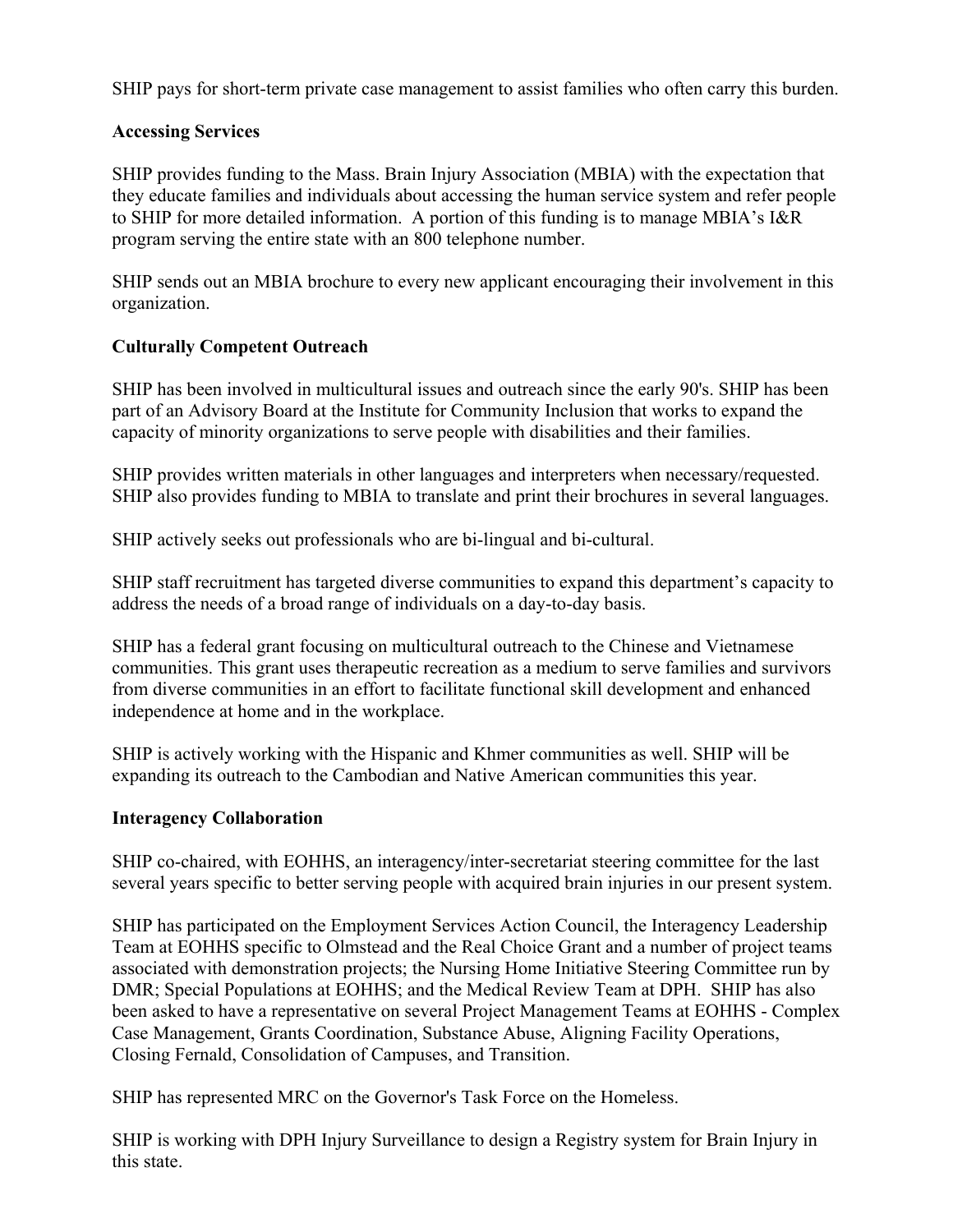SHIP has a project with DYS to identify, assess and intervene early on with kids who have TBI in an effort to reduce future involvement in the correctional system.

SHIP has sat on teams under OSD regarding special education rates for children in residential schools and other procurements.

## **Turning 22 Program**

The Turning 22 program provides for the development of an Individualized Transition Plan for agency assigned individuals leaving the special education system upon graduation or "turning 22". For individuals who would be eligible for adult services, those with traumatic brain injuries or those with a significant physical disability, MRC provides funding for residential, supported living, independent living transition programs and ancillary services. Individuals with traumatic brain injuries have their services coordinated by Statewide Head Injury Program (SHIP) staff and those with physical disabilities by IL department staff.

## **Family/Individual Empowerment**

There is no advisory program specific to the Turning 22 program. The individual develops services in the ITP with input from family members as appropriate. Where individuals want and need supported living services they can choose their providers, become involved in advisory committees, participate in annual service plan reviews and respond to consumer satisfaction surveys.

## **Family/Individual Support Resources**

Approximately \$328,862 is set aside for case management services to assist individuals in managing those activities of daily living they cannot perform themselves. In addition, \$230,000 in ancillary funds is available for those service supports not provided by a case manager. Generally they are one time costs but can include; home modifications, assistive technology, transportation, day and recreation supports. Four ILCs provide peer support and skills training to prepare the student for post graduation services.

## **Accessing Services and Supports**

IL services delivered through the 4 Transition to Adulthood Programs (TAP) result from outreach to public schools. In FY'05, TAPs will continue to outreach to schools and also to Parent Advisory groups, Federation for Children with Special Needs and other family support network providers. MRC will also expand the TAP target population to include all special education students who meet Chapter 688 eligibility criteria not just those with physical disabilities.

The MRC provides for an annual "open enrollment period" for Supported Living services. This is the period when individuals can choose other supported living providers in their regions. The money allocated to the person follows him/her to the new provider. MRC will be exploring whether it can offer non-provider case managers that individuals will hire themselves, perhaps neighbors, friends or family members. Issues to be explored will include CORI checks, withholding taxes, etc.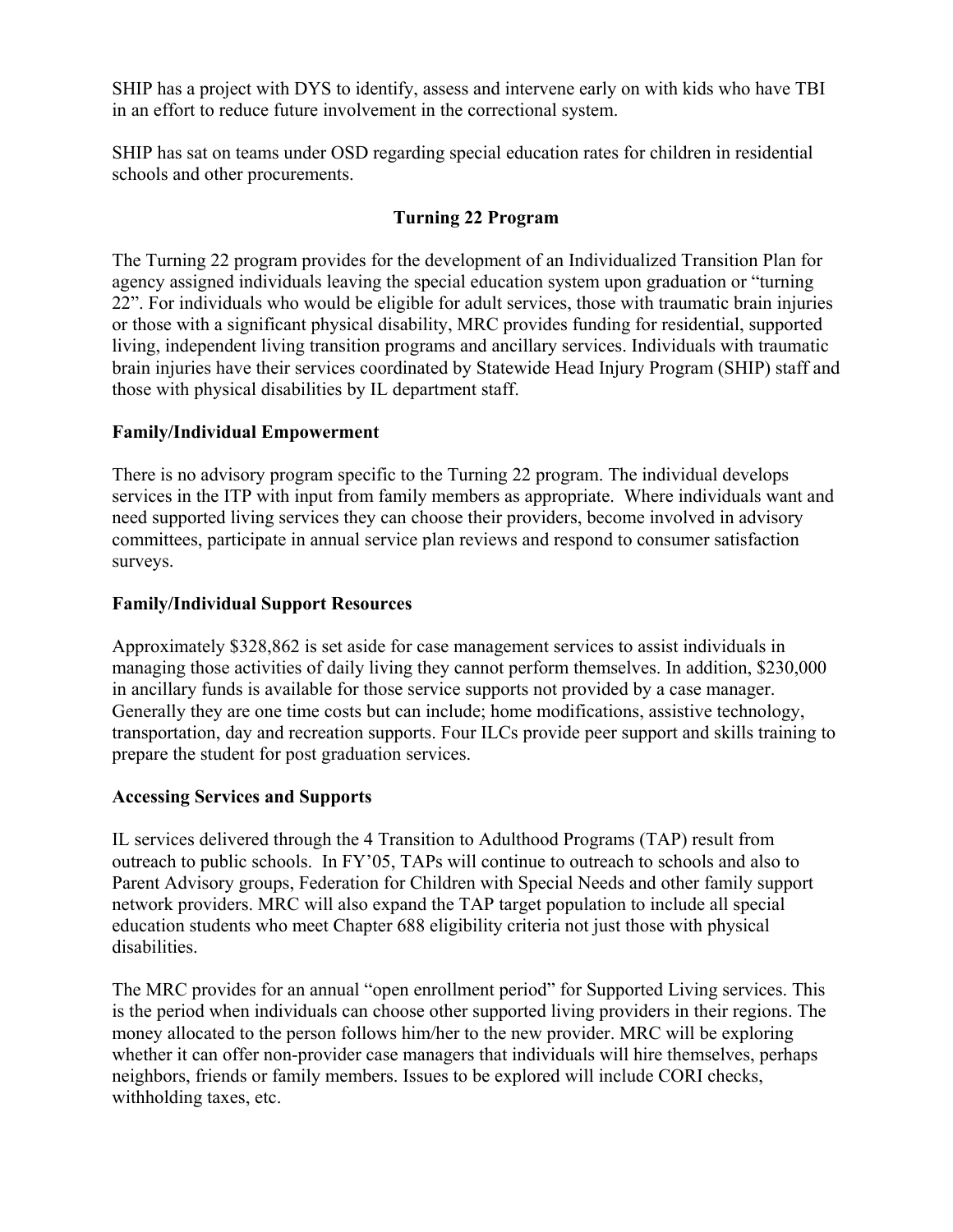## **Culturally Competent Outreach and Supports**

Some TAP staff is bilingual, bicultural and the ILCs are committed to being culturally sensitive to diverse communities. Some SL staff is also bilingual, bicultural.

## **Interagency Collaboration**

MRC is working with DMR to evaluate whether they are providing similar services to T22 individuals with developmental disabilities who do not have mental retardation to determine whether those individuals and their families would prefer to be served by MRC and its service model.

## **Adult Supported Living (ASL) Program**

The ASL program provides case management/service coordination supports to eligible individuals with disabilities assisting them in managing tasks that they cannot handle independently so that they may live in the community. Coordination is provided in a range of areas but almost all individuals receive assistance coordinating personal care assistance services and financial management. Services are offered in individuals' homes. The average hours of case management are 4-6 per week, although emergency assistance is available 24 hours a day by phone.

## **Family Empowerment**

Program providers are strongly encouraged to have program advisory committees made up of consumers. Most contracted providers do have committees that review program issues. Recipients of service are surveyed by the MRC for their satisfaction with services each year. Recommendations for changes in the program are shared with providers. Program participants also play a role in the hiring process of new staff by sitting on hiring committees.

MRC chairs a Supported Living Coalition composed of SL providers and some ILCs that meets 2-3 times per year. This coalition will be broadened to include program participants and other family members and will review current policies and procedures, future direction and evaluation of the program.

### **Family Leadership Development**

MRC encourages program participants to become involved on the State IL Council to gain leadership skills or to attend their leadership trainings.

### **Family Support Resources**

The program has \$826,633 for SL services. Of that amount, \$809,633 is allocated for case management services and \$15,000 for ancillary services. Ancillary services include individual items to support individuals in the community such as adaptive housing, assistive technology, etc. Providers are asked to look at individuals' one time needs annually and report to MRC so we can assist in the procurement of those items if funding allows.

MRC provides for an annual "open enrollment period". This is the period when individuals can choose to change to other providers in their regions. The money allocated to the person follows him/her to the new provider. MRC will be exploring whether we can offer non-provider casemanagers individuals will hire themselves.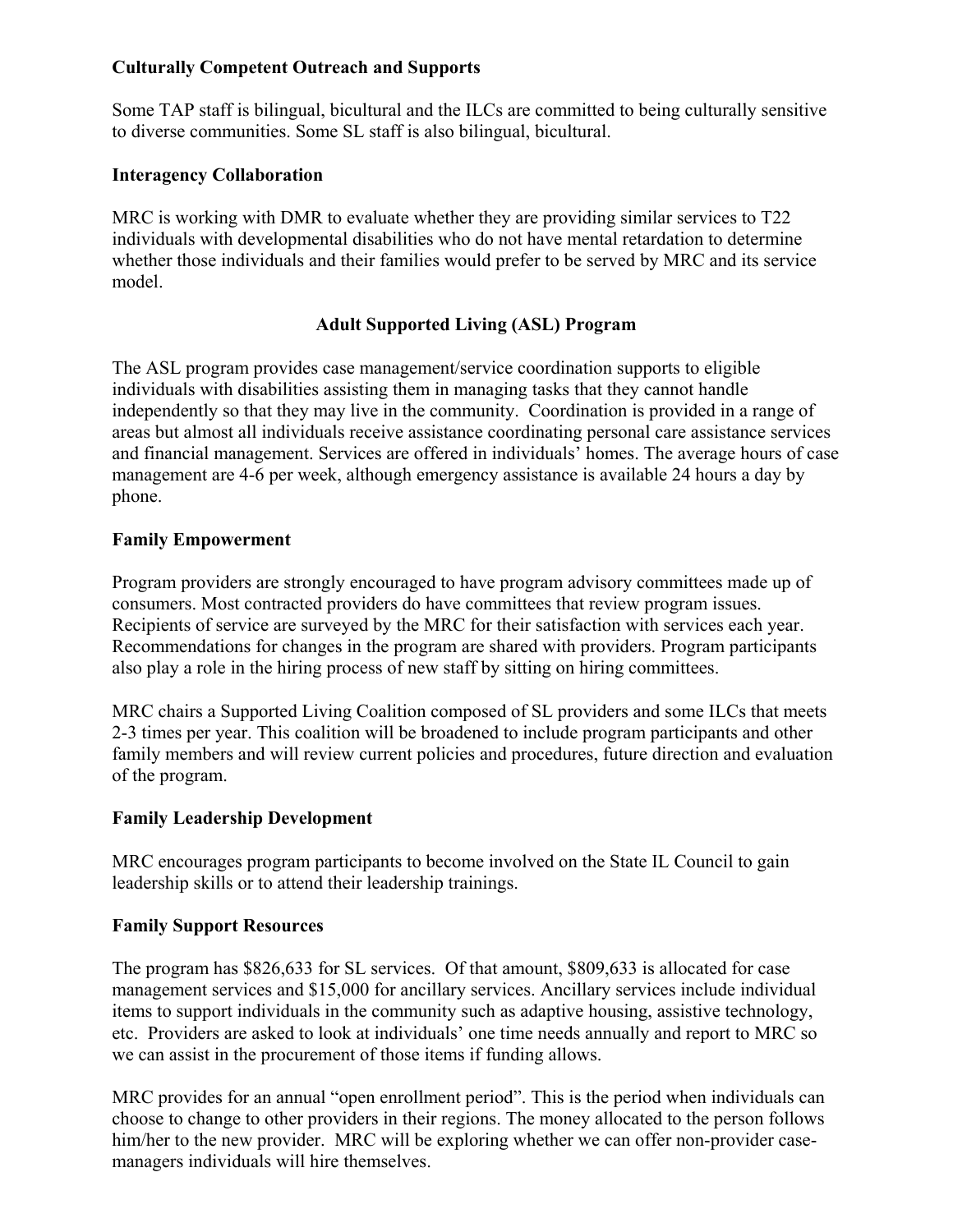## **Culturally Competent Outreach and Supports**

Several SL providers have hired Spanish and Portuguese case managers to meet the needs of participants.

#### **Interagency Collaboration**

MRC will be working with DMR to evaluate whether they are providing similar services to individuals with developmental disabilities who do not have mental retardation to determine whether individuals and their families would prefer to be served by the MRC service model.

#### **Assistive Technology Program**

The Assistive Technology Program provides funding for evaluation of assistive technology for individuals with disabilities seeking AT to become more independent in daily activities. The primary focus is the utilization of adapted computer technology, augmentative communication and environmental controls. Individuals who meet the financial means criteria are also provided with the hardware/software and receive training in the use of technology.

#### **Family Empowerment**

There is no advisory program for AT. Individuals are asked to express their satisfaction with services at the provider level after delivery of services.

A more formal methodology of evaluation will be looked at this year and will consider how families can provide input into the direction of the program.

### **Family Support Resources**

The program is funded at \$773,100, which is contracted with 4 providers statewide. The resources fund staff and provider costs and an amount is negotiated annually for the purchase of consumer equipment. Individuals with disabilities and their families have significant input into the evaluation and selection of the devices they will receive under this program.

#### **Accessing Services and Supports**

All AT agencies offer web sites that describe the services they provide under this program. Two of the providers have technology resource centers where individuals can come in and try out various devices. One provider hosts an annual AT Expo that offers workshops on AT devices, funding, etc. as well as vendor booths with information and samples of devices.

#### **Interagency Collaboration**

In September, MRC will coordinate an interagency committee to look at ways to expand AT across EOHHS agencies and to collaborate on the delivery of services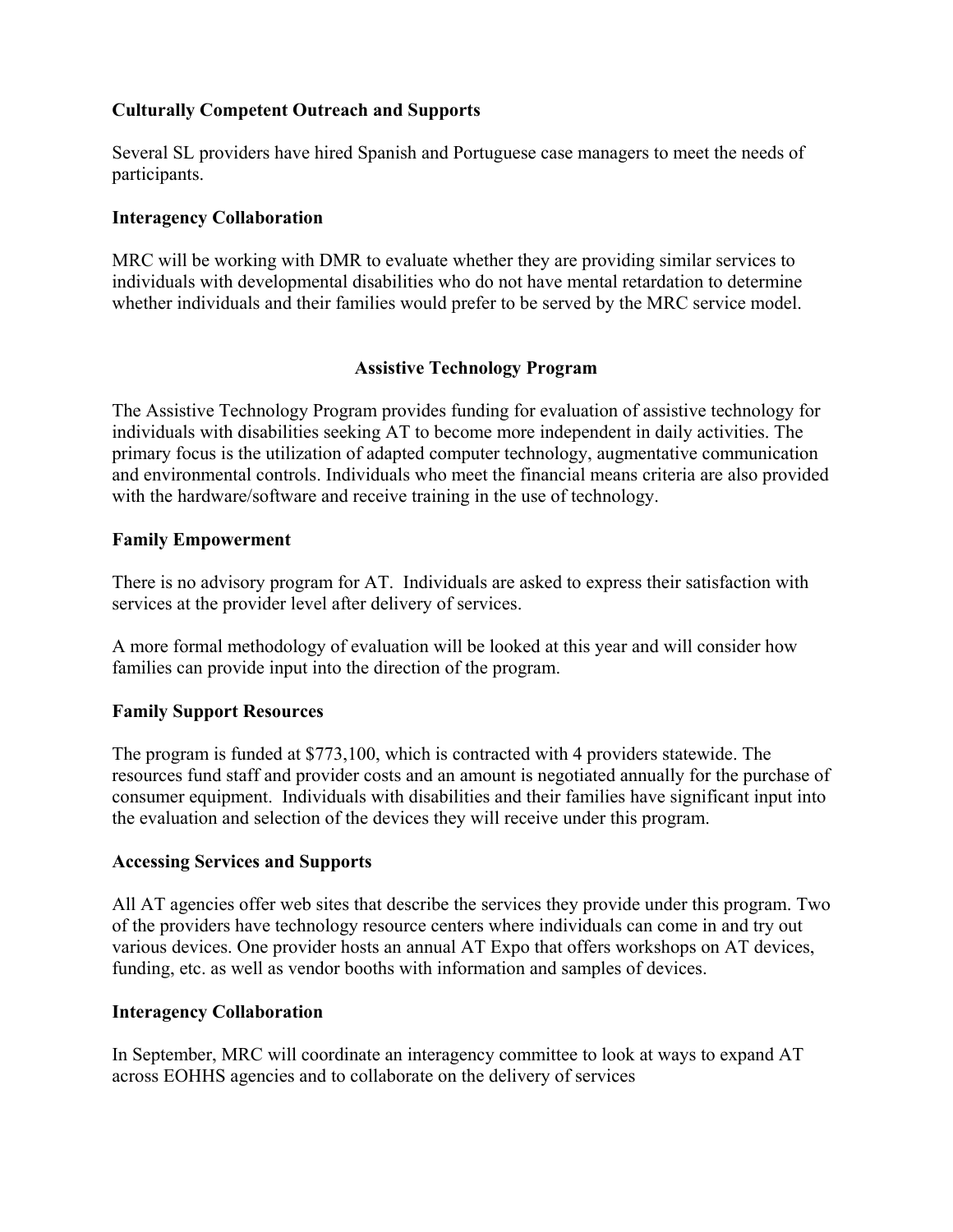## **Independent Living Centers**

The Independent Living Centers offer a range of services to individuals of all ages and disabilities. MRC provides both federal and state funding for the delivery of these services. Every Center must offer 4 core services: peer counseling, skills training, information and referral and advocacy (both individual and systemic). Each individual ILC chooses additional services that they wish to offer. The ILCs are consumer controlled and operated not for profit organizations that utilize a peer role modeling approach to service delivery.

## **Family Empowerment**

MRC takes its direction in the operation of the ILC program from federal law and the Statewide Independent Living Council (SILC). The SILC is a 44 member Governor appointed body, which is required to be consumer controlled and have a broad range of representation from the disability community. The SILC is responsible for the development of the 3-year State Plan for Independent Living (SPIL) which defines IL service delivery at ILCs. In addition to people with disabilities being in control of the SILC, several parents and siblings of individuals with disabilities are also on the SILC.

Annually each ILC sends out a Consumer Satisfaction Survey to a sampling of people who received ILC services in the preceding year. The survey encourages comments on the improvement of service delivery. Survey results are sent to the ILC board, MRC and the SILC.

## **Family Leadership Development**

The SILC sponsors 2-3 legislative forums a year to bring together people with disabilities and their families to learn how to advocate for issues that are important to them. For newcomers they are paired with more seasoned advocates when they visit Legislators. The SILC also offers and annual 2-3 day conference for ILC staff, board and SILC Members to develop skills. SILC committees also encourage participation of interested individuals even if they are not SILC members.

## **Family Support Resources**

The ILCs receive \$3.1m in state IL funds and \$1.5 in federal IL funds. These funds are contracted to ILCs to offer services set out in federal law and the SPIL, which has been developed by the SILC. Individuals choose the services and goals they want to achieve. A small amount of funding is available to the ILC (approximately \$15,000) either to effect community change or to offer some limited individual purchase of services such as vehicle modifications under \$12,500, home modifications under \$1,000, assistive technology, ancillary aides and devices and emergency assistance funds up to \$500.

# **Accessing Services and Supports**

Almost all ILCs have web sites and most have newsletters as a means of informing people about their services. All have program brochures and are required in their state and federal contracts to conduct community outreach to inform the public of the availability of services. The ILCs are all linked to the SILC website and are members of the Mass Network of Information Providers (MNIP), sixty-organization collaborative providing disability-related information.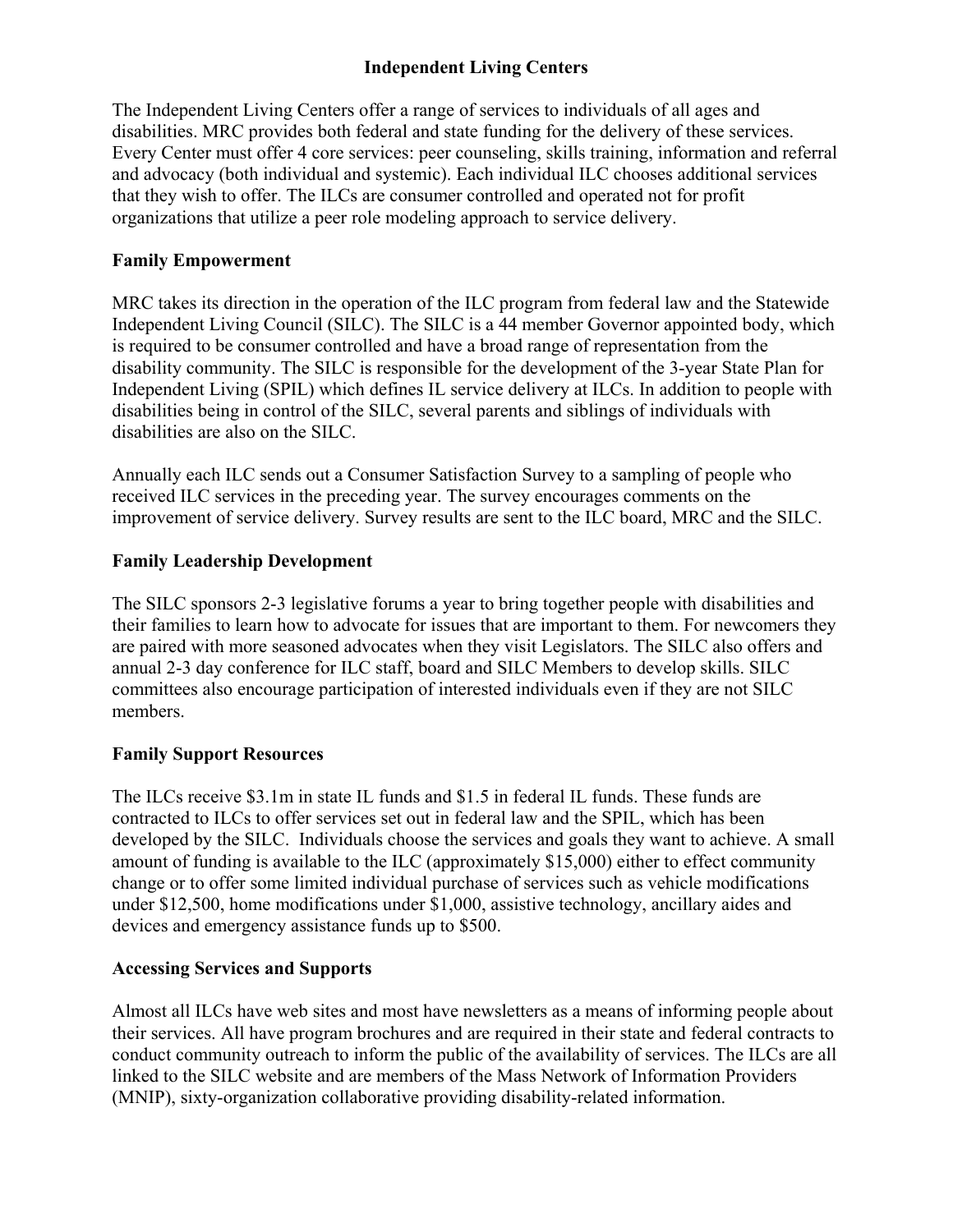## **Culturally Competent Outreach and Supports**

All ILCs are required under their federal grant to outreach and serve individuals with disabilities from underserved groups including those from racially and culturally diverse communities. ILCs offer program materials in languages of their service area. Several ILCs have bilingual, bicultural staff to deliver IL services.

## **Interagency Collaboration**

MRC is the primary funder of ILCs. However, MRC and MCB collaborate on the delivery of the ILC individual purchase of service program. The SILC also includes as non-voting members' staff from MRC, MCB, MCDHH, DPH, DMH and MOD to discuss interagency collaboration.

### **Home Care Assistance Program**

The Home Care Assistance Program (HCAP) is part of the MRC's Community Services Program. Our goal is to enhance independence of individuals with disabilities and prevent unnecessary hospitalization or institutionalization through the provision of direct assistance with homemaking tasks.

Homemaking Services are defined as direct assistance with:

Meal Preparation Grocery Shopping Medication Pick-Up Laundry Light Housekeeping (dusting, vacuuming, mopping floors, clean-up kitchen, cleaning bathroom and changing bed linens)

Homemaking Services are provided either by homemakers trained and supervised by Home Care Agencies in contract with HCAP, or by individual Home Care Assistants selected and supervised by the consumers and paid through contracts with MRC. HCAP Case Managers assess applicants for eligibility, coordinate service provision in conjunction with the Home Care Agencies and assist consumers with information and referral as needed to advance independent living goals.

## **Family Empowerment**

The Homecare Assistance Program incorporates input from its consumers, their family members, Elder Service ASAP's and HCAP vendors, on how services can be enhanced through its quarterly Rehabilitation Advisory Council (RAC).

Invitations to join Homecare's Rehabilitation Advisory Council are included in HCAP's biannual newsletter

## **Family Support Resources Funding**

Homecare services are provided through HCAP's contracted vendors. The provision of these services, if the individual is found eligible, provides additional support to the family members who may have been caring for the individual.

## **Accessing Services and Supports**

HCAP has a centralized intake coordinator and phone number (1-800-223-2559)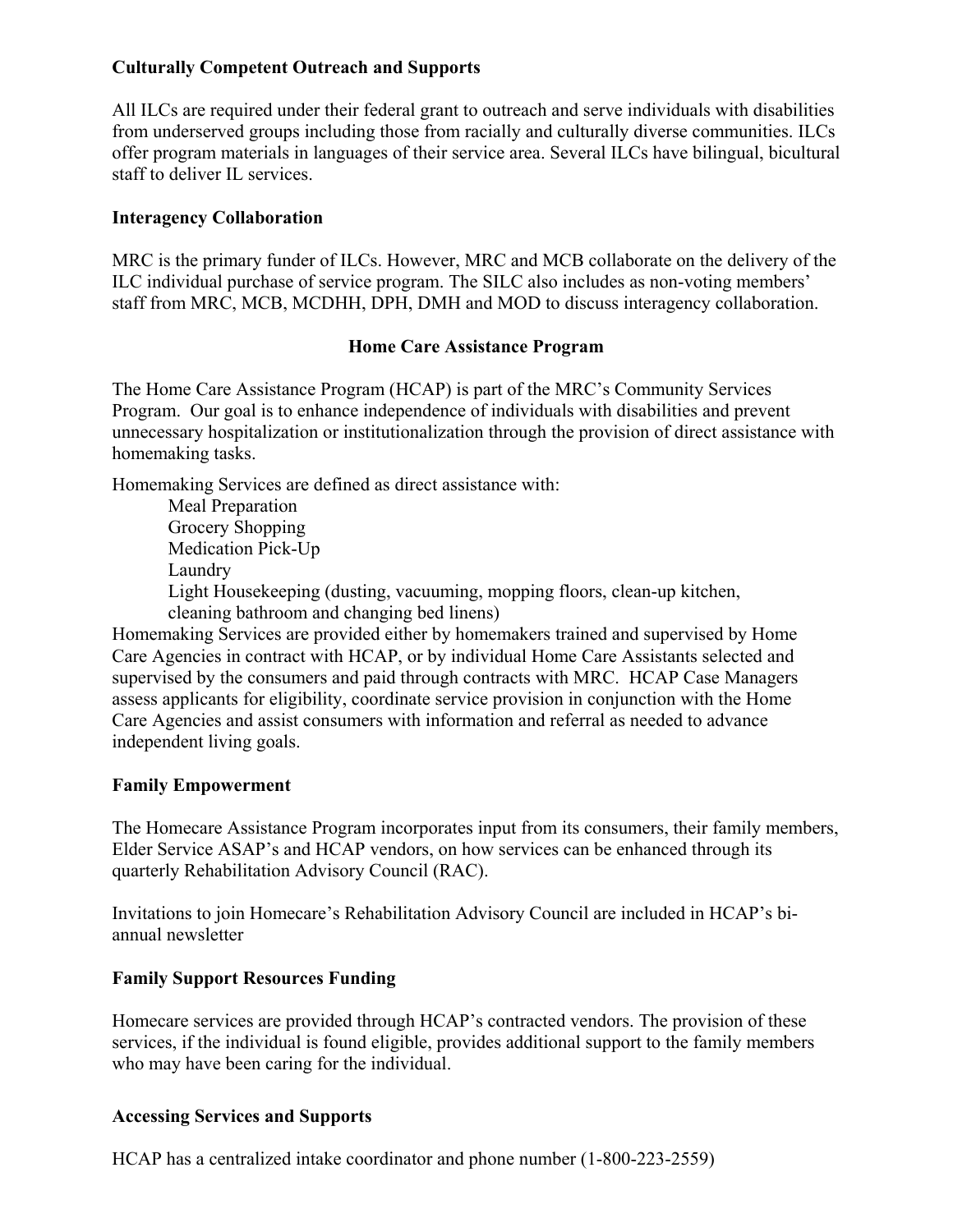HCAP utilizes the Independent Living Centers in the consumer's area to provide information and referral. HCAP Case Managers occasionally provide assistance directly with information and referral as well.

### **Culturally Competent Outreach and Supports**

HCAP staff occasionally translates HCAP forms into Spanish. In addition Staff regularly attends training designed to enhance personal and professional development. These trainings may include specific trainings on Ethic and cross- cultural counseling.

## **Interagency Collaboration**

The Homecare Assistance Program incorporates input from its consumers, their family members, Elder Service ASAP's and HCAP vendors, on how services can be enhanced through its quarterly Rehabilitation Advisory Council (RAC).

### **Vocational Rehabilitation**

The MRC Vocational Rehabilitation and Supported Employment Programs hold public hearings each year to provide individuals with disabilities and their families an opportunity to comment upon current agency policies and offer suggestions for the improvement of program services

Each year the MRC Rehabilitation Council conducts a survey of consumer satisfaction. The MRC VR and Community Services programs will continue to work with the Council to ensure that family involvement remains a subject of the survey.

MRC VR funds a school to work transition initiative that delivers outreach and information to schools, students and families. The purpose of the project is ease students with disabilities and their families through the transition from educational to adult employment services.

MRC's Springfield VR office has entered into an Interagency Memorandum of Understanding in support of the One Stop Family Center Network in Springfield. The mission of the initiative is to assist poor, un-served and under-served families from diverse ethnic, racial, and linguistic backgrounds who have a child or adult family member with a developmental disability.

## **Inter-Agency Collaboration- New Initiatives**

The MRC will work with the Department of Mental Retardation and the other designated human service agencies named in the Chapter 171 legislation, to discuss and monitor progress on family support initiatives and to work collaboratively on improving and expanding family support services. In addition, MRC will work in cooperation with DMR and the other EOHHS agencies in support of a project held by Massachusetts Families Organizing for Change to facilitate education and awareness with individuals and families about Chapter 171, as well as support other activities related to the implementation of this legislation.

The MRC will work with the Department of Public Health and other EOHHS agencies to include consumers/families utilizing their services and who also have special health needs in regional emergency planning initiatives. Service providers will receive training and information about emergency personnel and resources. Families will be assisted to develop emergency health plans.

The MRC will assist the Office on Health and Disability (OHD) with the Division for Special Health Needs, to conduct outreach to organizations serving adults with disabilities. Efforts to